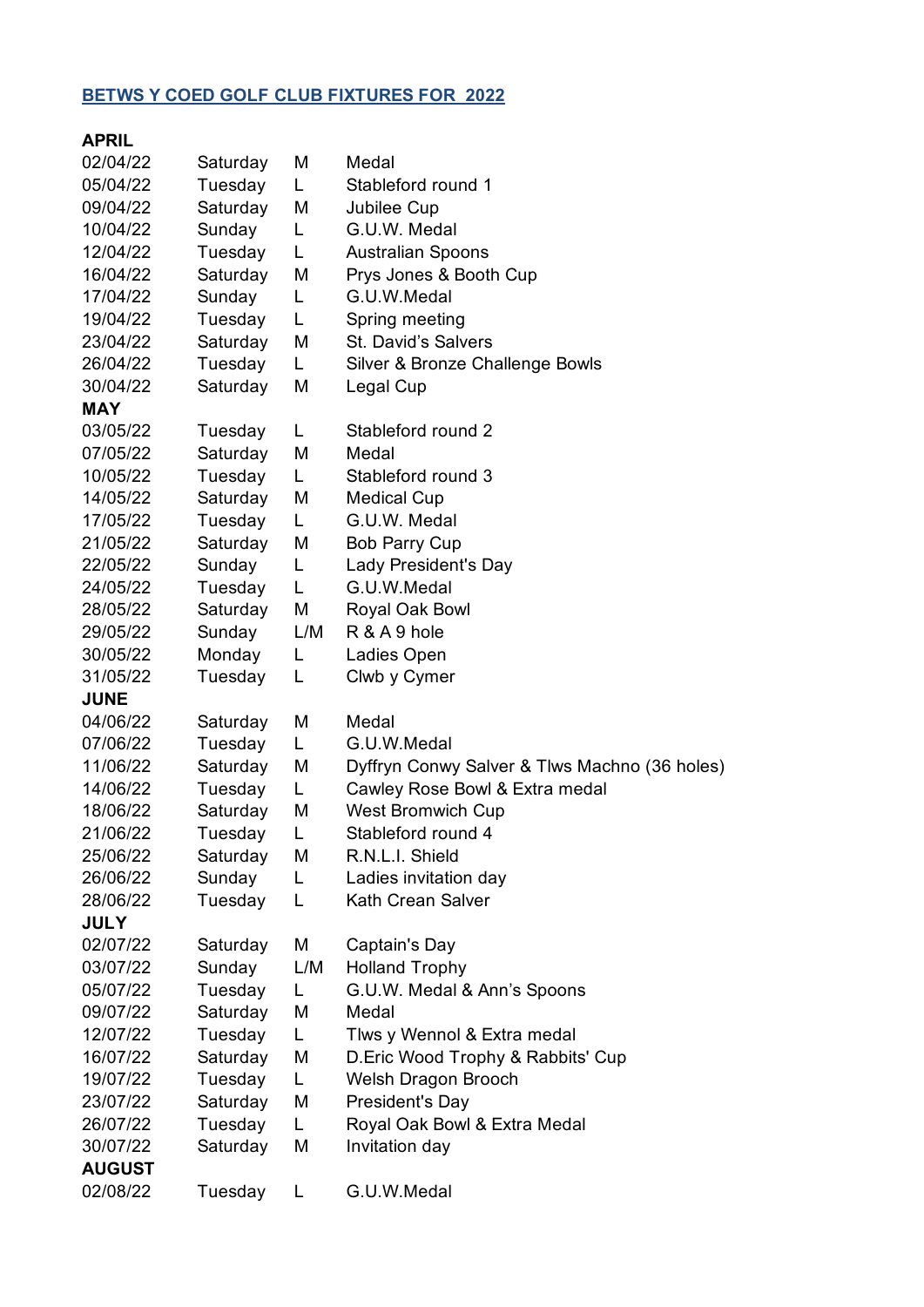| 06/08/22         | Saturday | M/L | Viv Evans Corporate day             |
|------------------|----------|-----|-------------------------------------|
| 09/08/22         | Tuesday  | L   | Beaver Grove & Extra medal          |
| 13/08/22         | Saturday | M   | Merfyn Jones Memorial Cup           |
| 15/08/22         | Monday   | L   | Round 1 Siabod Bowl                 |
| 16/08/22         | Tuesday  | L   | Round 2 Siabod Bowl                 |
| 20/08/22         | Saturday | M   | Stephen Pugh Memorial Cup           |
| 23/08/22         | Tuesday  | L   | A.T.S. Trophy                       |
| 27/08/22         | Saturday | M   | Medal                               |
| 30/08/22         | Tuesday  | L   | Stableford                          |
| <b>SEPTEMBER</b> |          |     |                                     |
| 03/09/22         | Saturday | L.  | Lady Captain's day                  |
| 04/09/22         | Sunday   | M   | Cwpan Ogwen                         |
| 06/09/22         | Tuesday  | L   | G.U.W.Medal                         |
| 13/09/22         | Tuesday  | L   | Stableford final & non qualifier    |
| 17/09/22         | Saturday | M/L | K.O.Finals                          |
| 18/09/22         | Sunday   | M/L | K.O. Finals                         |
| 20/09/22         | Tuesday  | L   | Team of 3 clubs & a putter.         |
| 24/09/22         | Saturday | M   | <b>TTT</b>                          |
| 27/09/22         | Tuesday  | L   | Texas scramble                      |
| <b>OCTOBER</b>   |          |     |                                     |
| 01/10/22         | Saturday | M   | Medals final                        |
| 04/10/22         | Tuesday  | L.  | G.U.W.Medal                         |
| 08/10/22         | Saturday | M   | Masters' Cup & Presentation Evening |
| 09/10/22         | Sunday   | М   | <b>Winter League</b>                |
| 11/10/22         | Tuesday  | L   | <b>Yellow ball</b>                  |
| 15/10/22         | Saturday | M   | Medal                               |
| 18/10/22         | Tuesday  | L   | <b>Cadbury Roses</b>                |
| 23/10/22         | Sunday   | M   | <b>Winter League</b>                |
| 24/10/22         | Monday   | L   | Open Halloween                      |
| 25/10/22         | Tuesday  | L   | Red wine comp                       |
| 31/10/22         | Monday   | L   | Ladies Halloween open               |
| <b>NOVEMBER</b>  |          |     |                                     |
| 01/11/22         | Tuesday  | L   | 1st Round Hamper 9 Holes            |
| 06/11/22         | Sunday   | М   | <b>Winter League</b>                |
| 08/11/22         | Tuesday  | L.  | 2nd Round Hamper                    |
| 12/11/22         | Saturday | M   | <b>Monthly Medal</b>                |
| 15/11/22         | Tuesday  | L   | 3rd round Hamper                    |
| 20/11/22         | Sunday   | M   | <b>Winter League</b>                |
| 22/11/22         | Tuesday  | L   | 4th Round Hamper                    |
| 26/11/22         | Saturday | М   | <b>Turkey Trot</b>                  |
| 29/11/22         | Tuesday  | L   | Bingo bango Bungo                   |
| <b>DECEMBER</b>  |          |     |                                     |
| 03/12/22         | Saturday | М   | <b>Whisky Trot</b>                  |
| 04/12/22         | Sunday   | М   | Winter League                       |
| 06/12/22         | Tuesday  | L   | Ladies 9 hole roll up comp          |
| 10/12/22         | Saturday | M   | <b>Monthly Medal</b>                |
| 13/12/22         | Tuesday  | L   | Ladies 9 hole roll up comp.         |
| 17/12/22         | Saturday | M   | Medal                               |
| 18/12/22         | Sunday   | М   | <b>Winter League</b>                |
| 20/12/22         | Tuesday  | L   | Ladies 9 hole roll up comp.         |
|                  |          |     |                                     |